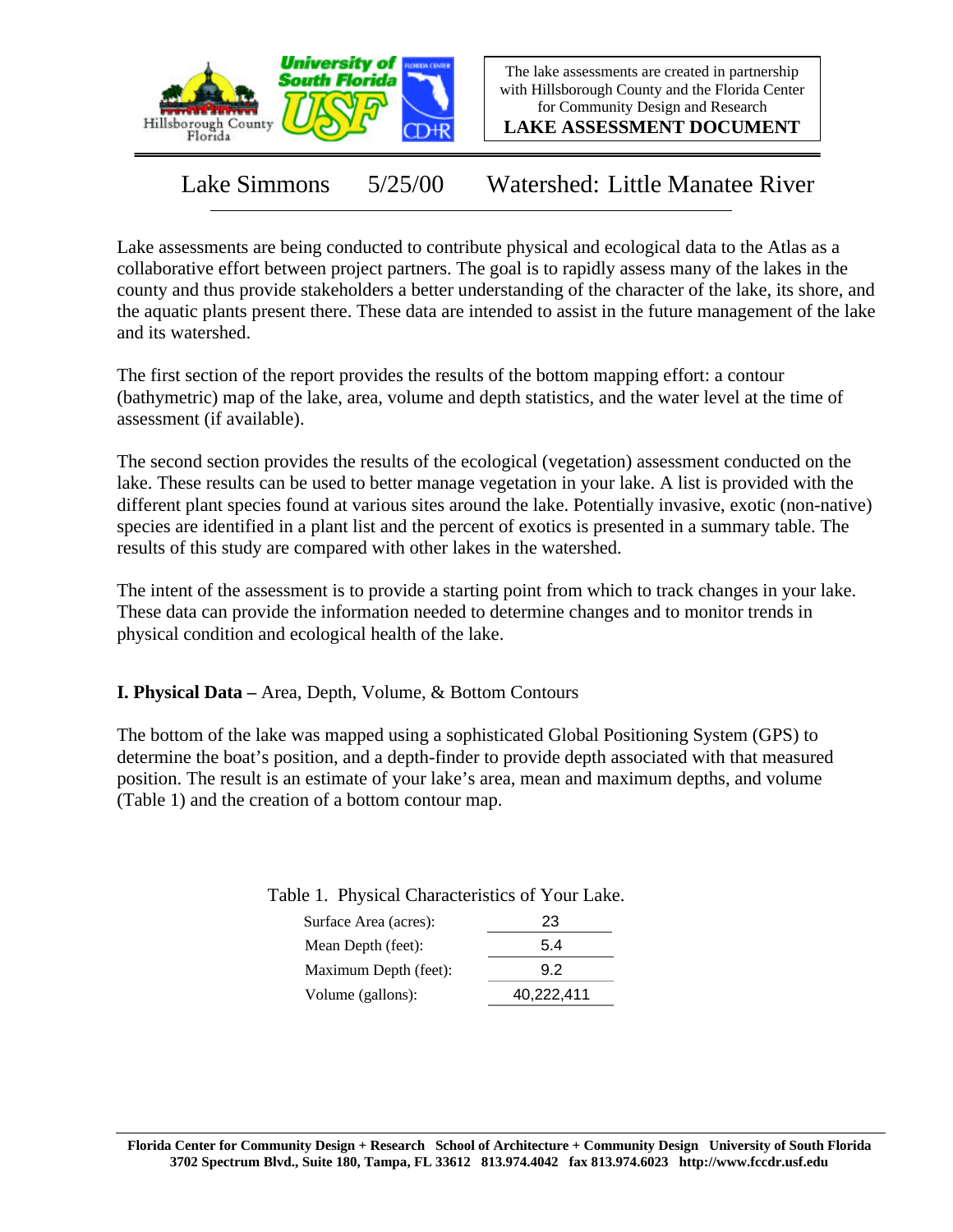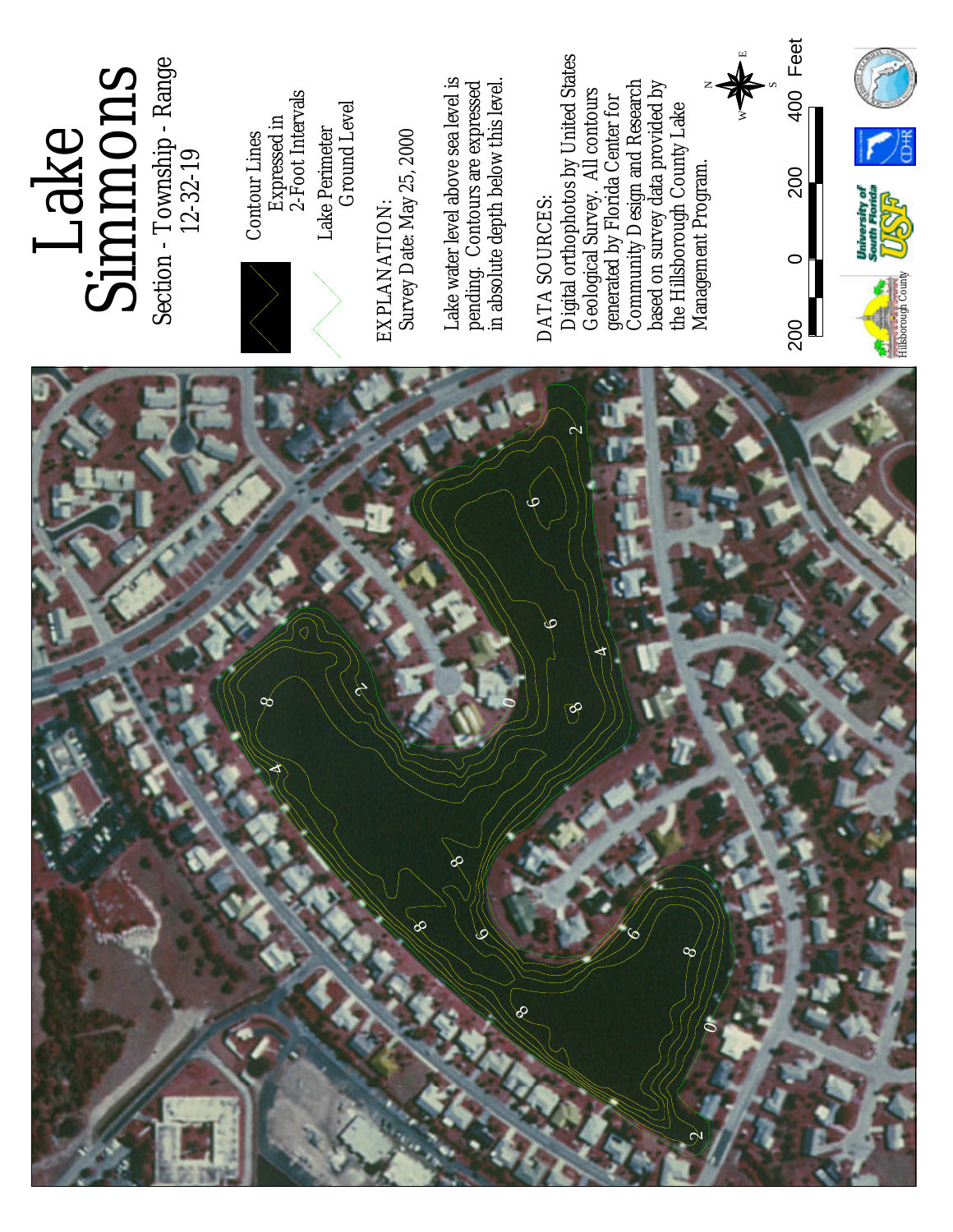

**LAKE ASSESSMENT DOCUMENT**

Lake Simmons 5/25/00 Watershed: Little Manatee River

## **II. Ecological Data**

Aquatic Plant Survey

Approximately equispaced sites are haphazardly mapped around the lake and the aquatic plants at each site are surveyed. The total number of species from all sites is used to approximate the total diversity of aquatic plants and the percent of invasive-exotic plants on the lake and in the watershed (Table 2). Many of these plants are considered ecologically harmful, as they tend to out-compete native species. Such "nuisance" plants can also make boating and other recreational activities difficult or impossible. The common and scientific names of plant species found on your lake are listed in Table 3.

> Table 2. Comparison of species diversity between your lake and other assessed lakes located within your watershed.

|                        |     | Lake Simmons Little Manatee River |  |  |
|------------------------|-----|-----------------------------------|--|--|
|                        |     | (Average)                         |  |  |
| Number of Taxa:        | x   | 11                                |  |  |
| Percent Exotic Plants: | 13% | 12%                               |  |  |

Table 3. Botanical and common names of the most commonly found plants on your lake. Percent frequency (of occurence), habit (location where found), status (native or exotic), and EPPC status are provided.

| Common Name                               | <b>Plant Species</b>  | Frequency | Habit     | <b>Status</b>  | <b>EPPC</b> |
|-------------------------------------------|-----------------------|-----------|-----------|----------------|-------------|
| Common Bacopa, Herb-Of-Grace              | Bacopa monnieri       | 80%       | Submersed | Native         | <b>NL</b>   |
| Baldwin's Spikerush, Roadgrass            | Eleocharis baldwinii  | 60%       | Submersed | Native         | <b>NL</b>   |
| Southern Waternymph                       | Najas guadelupensis   | 50%       | Submersed | Native         | <b>NL</b>   |
| Algal Mats, Floating                      | Algal spp.            | 40%       | Floating  | <b>Unknown</b> | Unknow      |
| Wapato, Common Arrowhead, Duck Potato     | Sagittaria latifolia  | 30%       | Emergent  | Native         | <b>NL</b>   |
| Bulltonque Arrowhead, Duck Potato         | Sagittaria lancifolia | 20%       | Emergent  | Native         | <b>NL</b>   |
| American White Water Lily, Fragrant Water | Nymphaea odorata      | 10%       | Floating  | Native         | <b>NL</b>   |
| <b>Torpedo Grass</b>                      | Panicum repens        | 10%       | Emergent  | Exotic         |             |